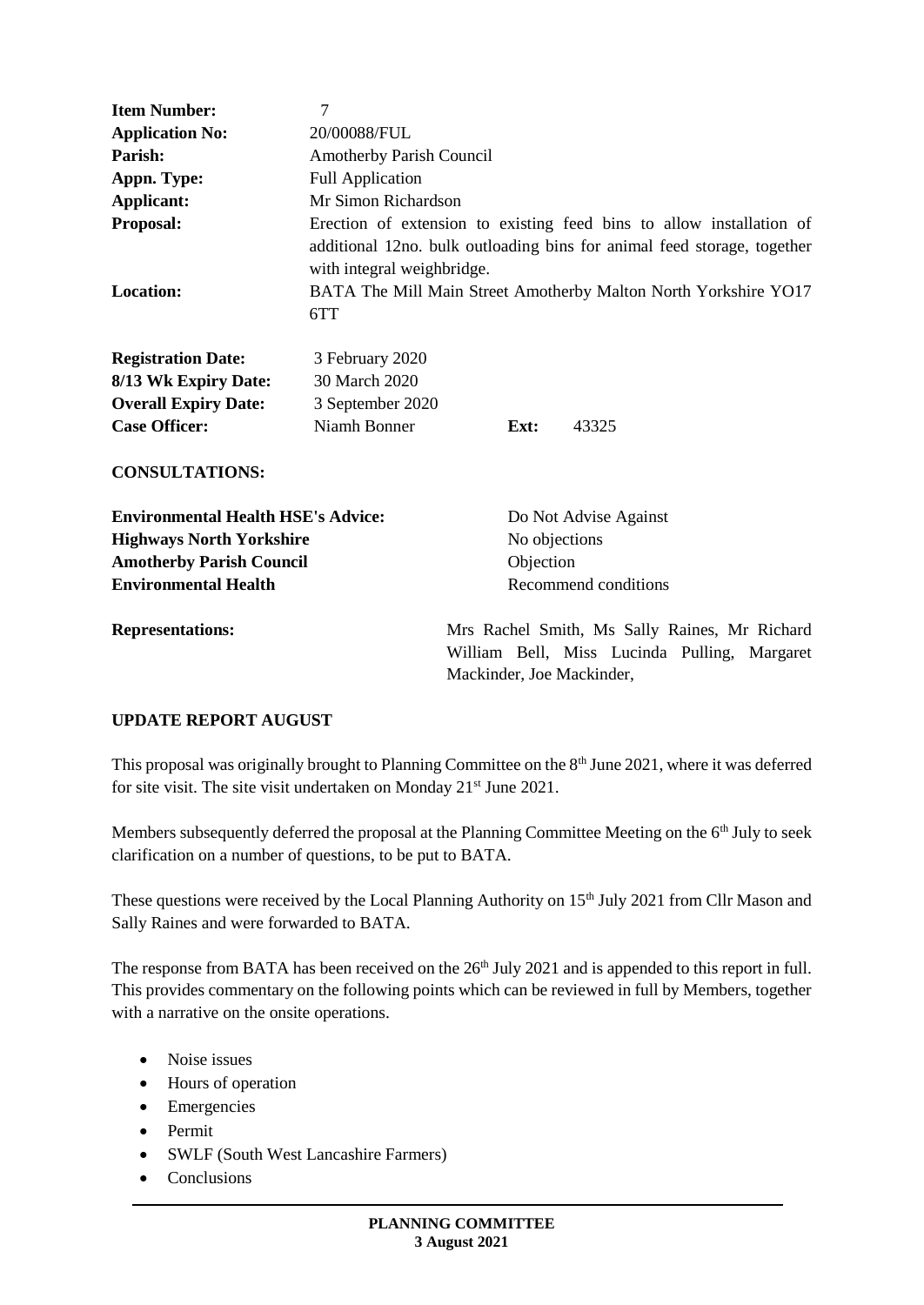### Legal Advice:

Additionally, on the  $6<sup>th</sup>$  July, Members were provided with the unredacted legal advice from independent Counsel from Kings Chambers Leeds. This is appended as an annex.

The Counsel concluded that *"in my opinion, the conclusion in the Officers report that there has been no intensification is legally sound. As a matter of law, even if there has been intensification, but the new use remains in the same use class as the permitted use class of the land, then that would be permissible."* 

During the July meeting, some members had raised concerns that the KVA Planning report (commissioned by the Parish Council) had not been specifically referred to within this advice from Counsel.

During the July meeting the Council Solicitor Mr McCusker advised Members that the Counsel had reviewed this KVA planning document, noting *"Counsel has been provided with all the documentation that has come into the Council. Council has had very little time in which to provide his opinion so what he has attempted to do is provide a summary, or a high level opinion. Now if we wanted a more detailed opinion to look at these documents and comment on them he advised his opinion would not be available for tonight's meeting. So we thought that it important for members of PC to have an opinion albeit not a detailed opinion before them tonight to be able to make a decision, rather than delay matters or wait for a more detailed opinion. But Counsel has confirmed that the summary and conclusion of his opinion will still be the same even if he has provided a detailed opinion."*

In advance of the August Meeting, Officers have re-engaged Counsel, who has provided an additional response dated 26<sup>th</sup> July 2021, within which they have responded to the issues raised in the KVA Planning document. This is appended as an annex and provides a view on the following summarised aspects:

- Confirmation on the submitted application type
- Intensification
- Perception as a material consideration
- Noise

The conclusion made by Counsel in his response dated 26<sup>th</sup> July 2021 notes *"The KVA Report does not raise anything that causes me to revise the Opinion I have previously provided. The points raised by the KVA Report are ultimately quite narrow and in my opinion do not raise any issues that undermine the approach that has been taken by Officers in assessing the application and instead are simply an alternative planning judgment to that which has been set out by Officers."*

In conclusion, it is therefore both officer's view and the view of the independent legal Counsel that there has been no material change of use within the site. The KVA report does not put forward evidence of the asserted intensification at the site capable of amounting to a change of use by way of intensification. Additionally, the end use remains within the same use class.

Specific tonnages were requested via the incoming questions, however these have not been provided by BATA. It is appreciated that these may be commercially sensitive. However, given the legal advice received, it is not considered that the operational development as proposed would be likely to result in any change of use of the site, nor intensification amounting to a change of use.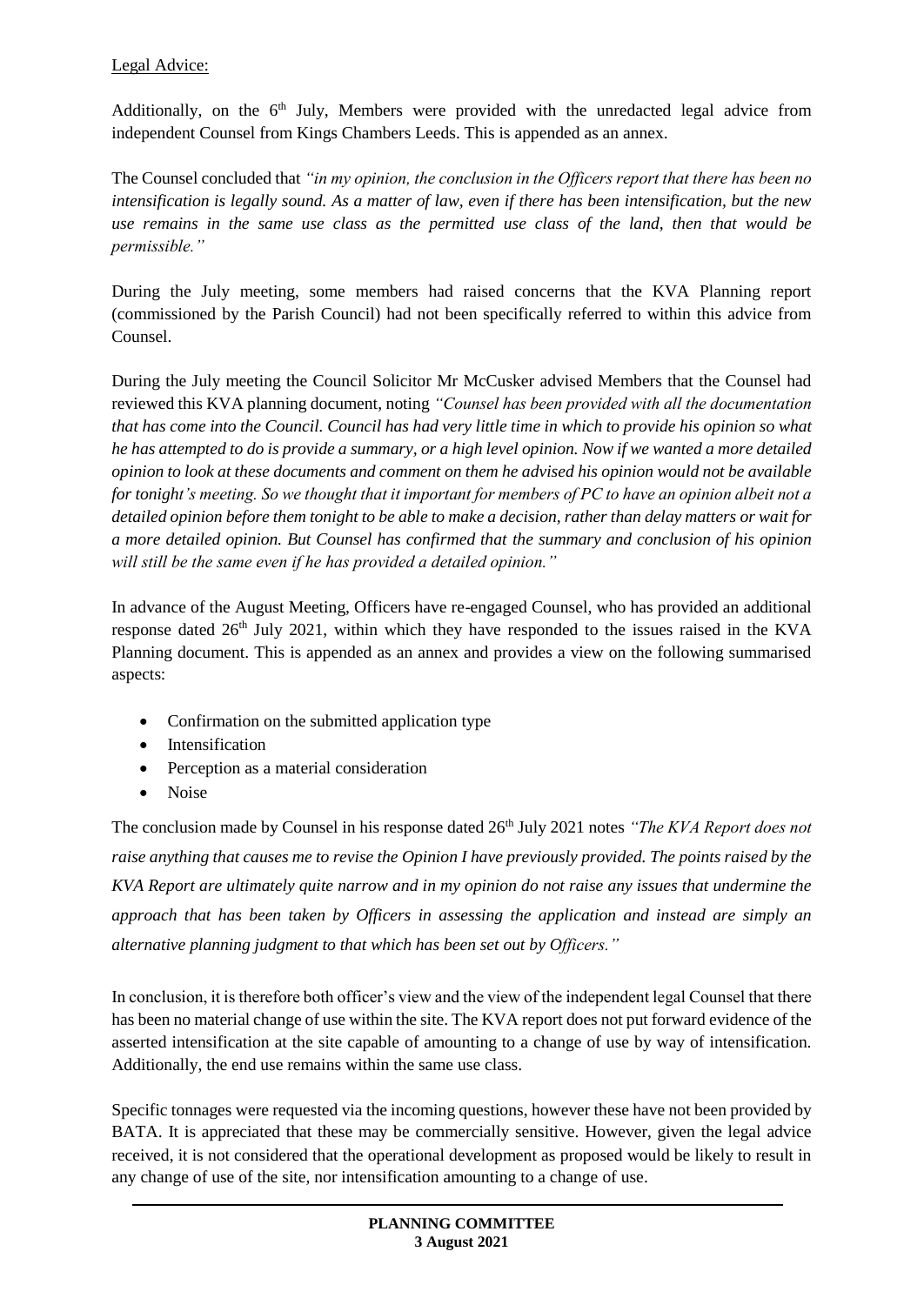This is considered to be the case as within the original Counsel Advice dated 6<sup>th</sup> July 2021, it was noted in Section 17 tha*t "As a matter of law, even if there has been intensification, but the new use remains in the same use class as the permitted use class of the Land then that would be permissible."*

Therefore it is not considered appropriate or necessary to demand that BATA provide projected 5 year output levels from milling operation.

# Updated Environmental Health Response

The Council's Environmental Health Manager has provided a further formal consultation response on this application, in response to the KVA Planning report dated 28<sup>th</sup> June 2021. This is attached as part of the annexing but is also copied directly below.

# *"Noise Impacts of the proposal*

*The author of the report has been selective on the guidance documents referenced and more specifically which parts/sections of these guidance documents that have been included in the report. In one section the author refers to guidance for Mineral Planning Authorities and the aim to establish a noise limit at a noise sensitive property. RDC is not a Mineral Planning Authority nor is BATA a mineral activity. Standard planning policy guidance (PPGN) does "not go as far as setting times and controls for permissible noise levels." The NPPF does not set out numerical criteria for noise affecting proposed development sites but states that planning policies and decisions should prevent new development from contributing to unacceptable levels of noise pollution.* 

*Specific indoor noise levels are detailed in both BS 8233:2014 "Guidance on sound insulation and noise reduction for buildings sets out desirable internal ambient noise levels for dwelling" and WHO guidance document "Guidelines for Community Noise"* 

| Activity                   | <i>Location</i>  | <b>Good Indoor Ambient Noise Levels</b> |                                 |  |
|----------------------------|------------------|-----------------------------------------|---------------------------------|--|
| Resting                    | Living Room      | $35$ dB LAeq<br>$(0700 - 2300)$         |                                 |  |
| Dining                     | Dining Room/Area | $40$ dB LAeq<br>$(0700 - 2300)$         |                                 |  |
| Sleeping (daytime resting) | <b>Bedroom</b>   | 35 dB LAeq<br>$(0700 - 2300)$           | $30$ dB LAeq<br>$(2300 - 0700)$ |  |

## *7.7.2 Table 4.1 – Indoor Ambient Noise Levels in Dwellings (BS 8233)*

*BS 8233 also states that "where development is considered necessary or desirable, despite external noise levels above WHO guidelines, the internal target levels may be relaxed by up to 5 dB and reasonable internal conditions still achieved. It is evident that BS 8233 considers that reasonable resting and sleeping conditions are achieved with ambient noise levels of less than or equal to 40 dB LAeq (0700-2300) and less than or equal to 35 dB LAeq (2300-0700) i.e. 5 dB above the desirable levels.*

*BS 8233 also states that if relying on closed windows to meet the guide values, there needs to be an appropriate alternative ventilation that does not compromise the façade insulation or the resulting noise level. It is accepted that partially opened window will provide 15dB(A) sound insulation from*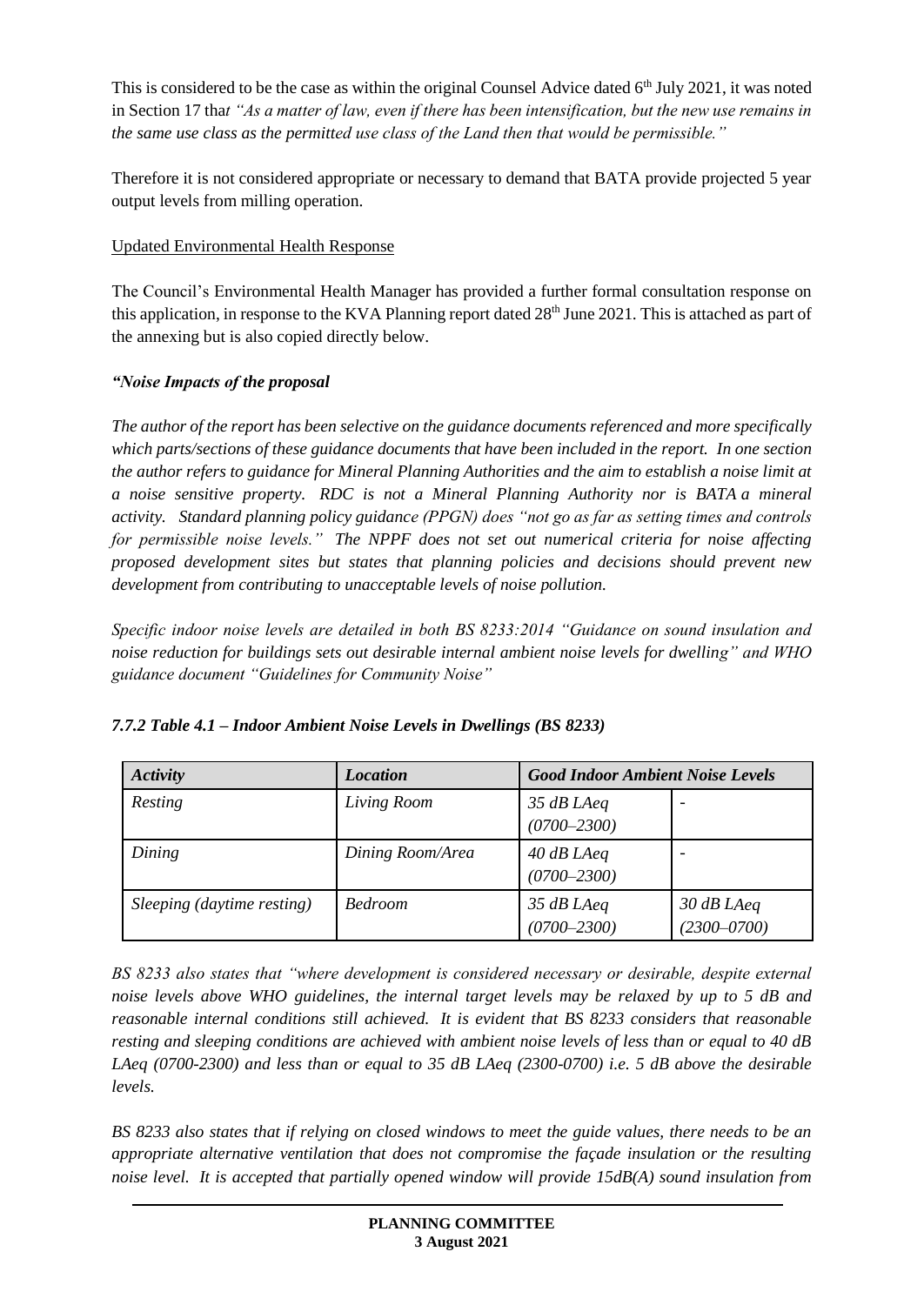*external noise level. A closed standard double-glazed window with standard trickle vents to provide ventilation provide circa 27dB(A) sound insulation.*

*The sound level map provided in the NOVA Acoustics report (Page 13) shows specific sound level emissions from the proposed development during operational times and this indicates that the highest sound levels at the factory boundary to be in the range of 48 – 51 dB(A). All but three dwellings on the main street of Amotherby will experience sound level emissions that would result in the desired highest standard of indoor ambient noise levels during the night time (2300 – 0700). Mapping for the three dwellings nearest the proposed development indicates exposure to external noise level in the range of 45 – 48 dB(A) which with a 15 dB(A) reduction for partially opened windows would result in reasonable internal conditions i.e. 30 – 33 dB(A). Closed windows with standard trickle vents would achieve the desired highest standard. All dwellings on the main street of Amotherby will experience sound level emissions that would result in the desired highest standard of indoor ambient noise levels during the day time (0700 - 2300).*

*The NOVA Acoustics report (Methodology and assessment based on BS4142:2014 Rating industrial noise affecting mixed residential and industrial areas) and the KVA Planning Report both use and refer to the Noise Policy Statement for England (NPSE) which sets out the long-term vision of promoting good health and a good quality of life through the effective management of noise within the context of Government policy on sustainable development. NPSE describes the following levels at which noise impacts may be identified:*

- *NOEL – No Observed Effect Level. This is the level below which there is no detectable effect on health and quality of life due to the noise.*
- *LOAEL – Lowest Observed Adverse Effect Level. This is the level above which adverse effects on health and quality of life can be detected.*
- *SOAEL – Significant Observed Adverse Effect Level. This is the level above which significant adverse effects on health and quality of life occur.*

*For the proposed development the specific noise level emissions with a BS 4142 rating applied are predicted to be 2 dB below the lowest statistically most repeated background level measured during the day time period. This equates to NOEL when assessing in accordance with NPSE. The rating noise levels from the proposed development during the night period is indicated to be 2 dB above the background level thus indicating the potential for adverse impact. This equates to LOAEL. The second aim of the NPSE is to mitigate and minimise adverse impacts on health and quality of life from environmental, neighbour and neighbourhood noise within the context of Government policy on sustainable development. This second aim refers to the situation where the impact lies somewhere between LOAEL and SOAEL and requires that all reasonable steps should be taken to mitigate and minimise adverse effects on health and quality of life. Whilst the assessment during the night is LOAEL it does not relate to a new noise source as the proposal is for increased storage for an activity/process that is already taking place and as such the projected exceedance of 2dB is deemed to be negligible particularly when given a NMP will be conditioned for use within the site, where presently there is no NMP in place at all. The NOVA Acoustic report also refers to a IEMA Ambient Noise Level Assessment which according to IEMA guidelines rates the impact of the proposed development as low impact."*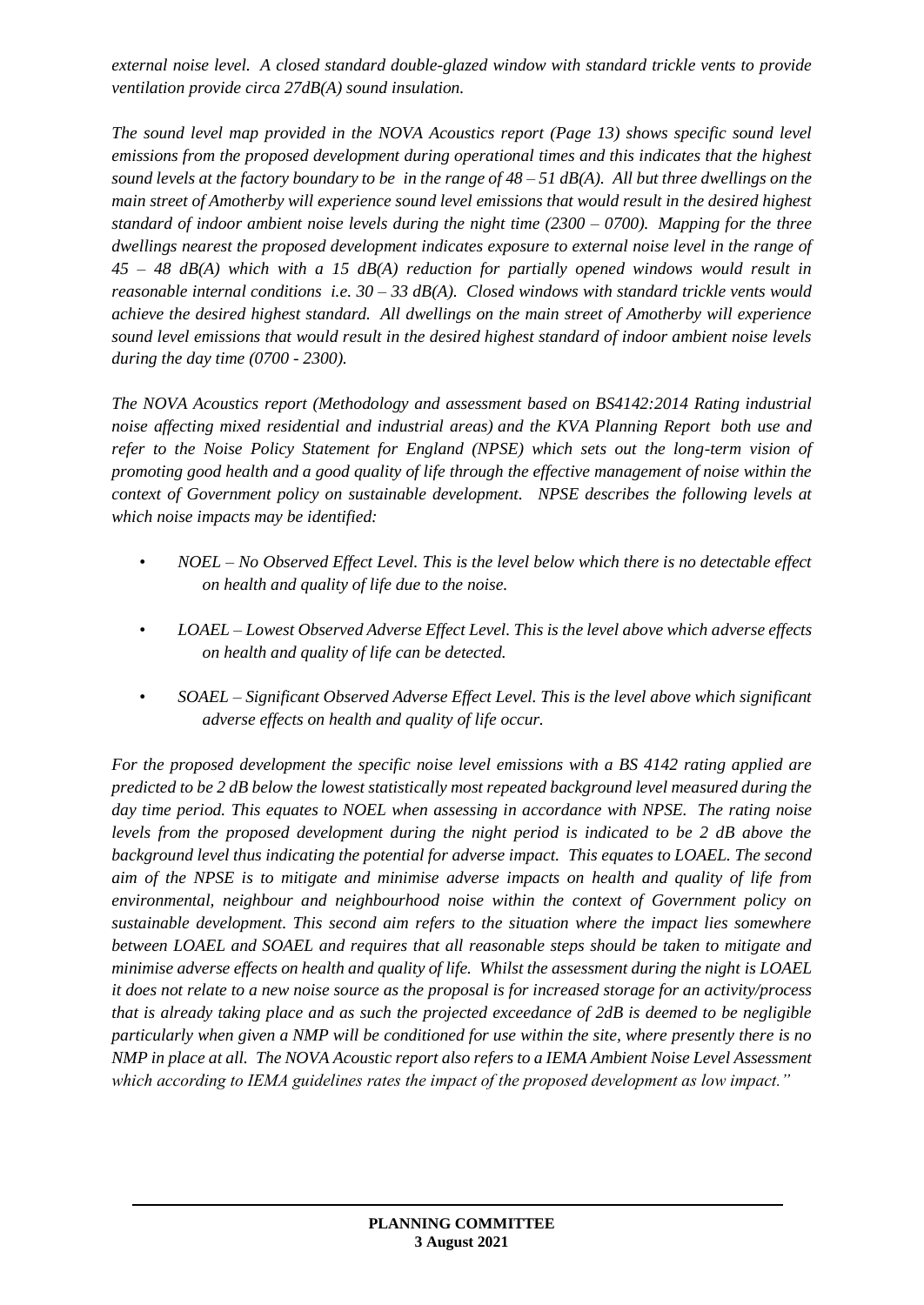### Other Matters

Investigations being undertaken by the Council's Environmental Health Team with regard to the separate noise nuisance allegations are ongoing.

The EHO has also confirmed that these complaints in his opinion is not related to the ongoing planning application.

This relates to enforcement powers under separate Environmental Legislation which is being fully investigated. Members are advised that the planning process should not be used to attempt to duplicate these powers. The conclusion of this investigation should not prohibit the planning decision.

### Conclusion

In conclusion, it is therefore both officer's view and the view of the independent legal Counsel that there has been no material change of use within the site. Any perceived intensification at the site does not amount to a material change of use, capable of being enforced against if the end use remained within the same use class. This has been further explored previously in the report.

The additional information provided by BATA dated 26<sup>th</sup> July 2021 is noted, which includes a detailed overview of the site operations and their key role as an essential service to farmers. It additionally confirms on the operational improvements the proposed additional bins would provide in terms of efficiency.

This document also confirms upon their need for flexible working patterns. It is noted that there is no planning restriction on hours of operation presently within this Victorian Mill. It would not be appropriate or reasonable in planning terms to attempt to control the operational hours of the whole site as part of this limited application for operational development. This would not meet the tests of soundness for a planning condition.

BATA's commitment to working with the Environmental Health Team is confirmed within their incoming document and the potential for a dedicated out of hours telephone line will be further discussed with the Environmental Health Officers. This could potentially be incorporated within the Noise Management Plan to be conditioned. Members will be updated on this point during the meeting. The response from the Council's Environmental Health Manager and his assessment of the noise impacts of the proposal is clearly outlined above, in which it is clear they are satisfied. The imposition of the Noise Management Plan is welcomed. This represents the first Noise Management Plan within the site and will be a site wide commitment.

It is considered that whilst there have been a number of responses received raising concerns in relation to amenity, following review of the incoming supporting information, including the Noise Assessment and the Noise Management Plan to which a clear commitment has been made, it is not considered that this proposed operational development to support the long established business would result in additional material harm to residential amenity.

The proposal is also considered acceptable in principle to support an established local business. Careful review has been undertaken with independent legal Counsel on the concerns raised relating to potential material intensification/change of use issues, the conclusions of which have been outlined above.

Subject to the recommended conditions, the proposed additional development to support the existing